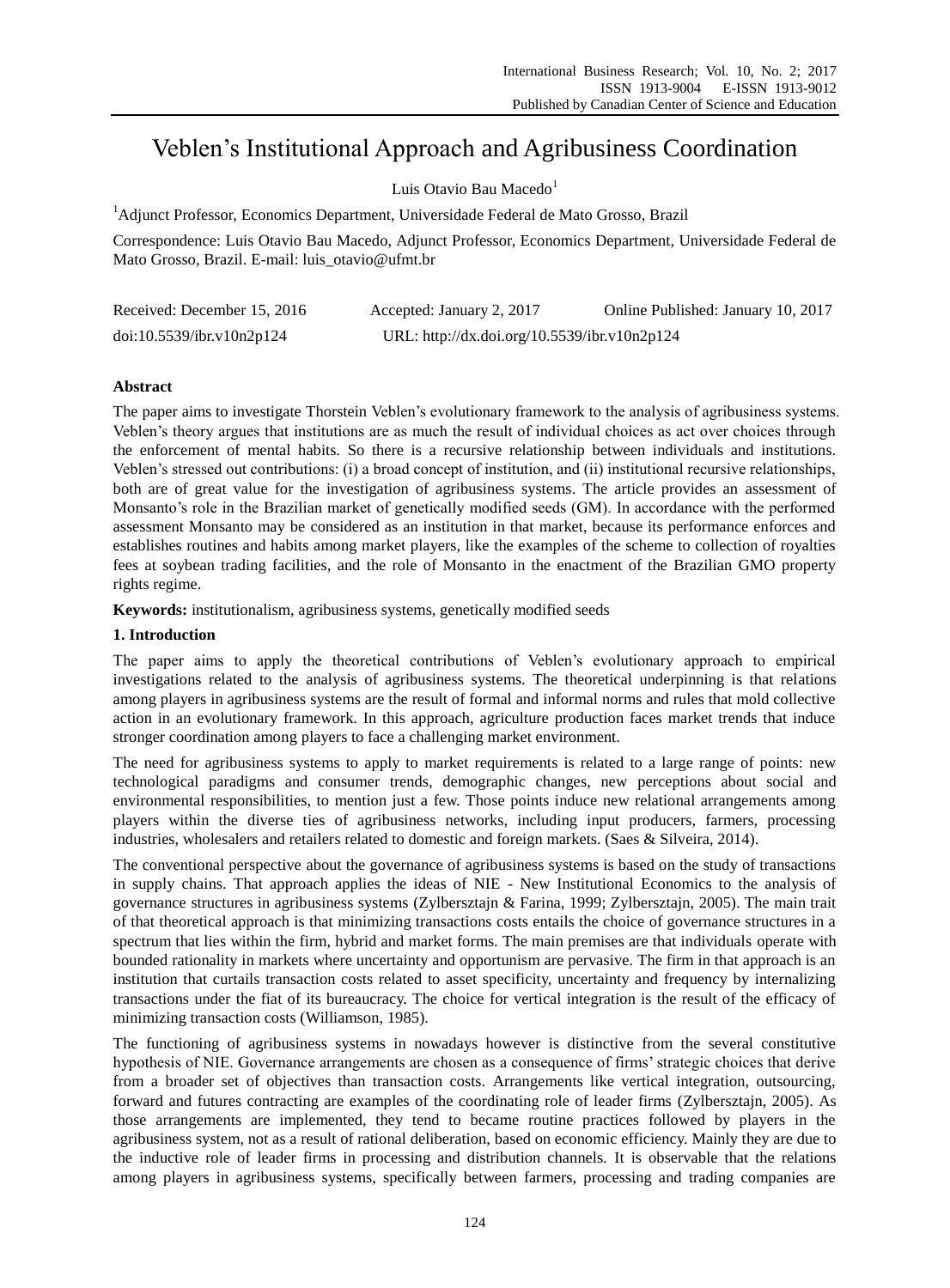related to several asymmetries. As an essential characteristic, there is the trend of increasing industrial concentration in agriculture inputs, processing and distribution channels with fewer firms that have higher market shares (Guanziroli, Buainain & Souza Filho, 2008). So according to Williamson"s cognitive map of contract (1985), there are several situations in which the monopoly approach overcomes efficiency.

Related to that point is the main contribution of the evolutionary approach and specifically Veblen"s. First the understanding of the concept of institutions to Veblen regards them as *"... habits of thought common to the generality of men" (*Veblen, 1909). Institutions are by that definition the result of an adaptive process of the evolvement of individuals" choices. The processing model of Veblen takes the institutional path as endogenous, and in that sense, individuals" choices are influenced by habits and routines (Hodgson, 2007).

Brazilian genetically modified (GM) seeds agribusiness system provides an applied and relevant illustration of Veblen"s theoretical approach. The agribusiness sector comprises 21,5% of the Brazilian GDP and provides 37% of the employment in the country (CEPEA, 2016). In accordance to the Brazilian Agriculture Office, the agribusiness sector was responsible to 46% (US\$ 88 billion) of the total value exported by Brazil in 2015. Related to the exports of soybeans, the participation reached to US\$ 20, 9 billion, and the country has become the largest soybeans exporter and the second largest producer, after the USA (MAPA, 2016).

One of the major consequences of the increasing participation of soybeans production in Brazil was the adoption by farmers of genetic modified technologies. The role of Monsanto in the market of GM seeds increased as well in that time span, as it acquired several Brazilian seeds companies<sup>1</sup> following a strategy of expanding its market share (Carvalho & Pessanha, 2001). That strategy had as complementary objectives to induce revenues of its major brand product (Roundup) and at the same time to diversify and boost its portfolio of products by applying biotechnologies to agriculture production. In the legal arena, that process was accompanied by the approval of bills by the Brazilian Congress that enabled the appropriation of economic rights from the development of genetically modified cultivars (Fuck & Bonacelli, 2008). As a consequence, there was a boost in court litigations especially by farmer organizations questioning the legislation of royalties.

In summary, the paper provides an assessment of Veblen's evolutionary framework for the analysis of agribusiness systems by the use of Monsanto's institutional role in the Brazilian GM seeds market. The research made use of Monsanto's case study to illustrate Veblen's contributions to the understanding of organizations as institutions, and the endogenous process of the formation of habits and routines. Both provide theoretical constructs that are of key importance for understanding the institutional change in agribusiness systems.

## **2. Veblen's Evolutionary Approach and the Original Institutional School**

Institutional Economics is a branch of thinking that has its starting point from the assumption that economic behavior is conditioned by the social environment that surrounds transactions. The characteristics of social interactions - political, juridical, organizational, domestic life, among others - have influence on the economic system, and so forth to societal well-being. That process also works in a reverse way, in the sense that the functioning of the economic system provides incentives to changes in the organization of society.

The study of institutions in economic thinking is pervasive since the Classical School, from publications of Adam Smith (1776), John Stuart Mill (1848), and Alfred Marshall (1890), however, the institutional approach gained strain in the works of the German Historical School. In accordance with Brue (2005), the German Historical School supported the idea that economic systems should be studied as an integrated and intertwined part of social reality. That school argued against the use of abstract and deductive models of thinking and was in favor of a theorizing that was grounded on inductive methods of study of society. Among several authors, Gustave Schmoller's (1838 – 1917) contributions were pivotal as the leader of that school of thinking. Schmoller defined the functional concept of institutions as "*[…] it offers a firm basis for shaping social actions over long periods of time*" (Schmoller, 1900, apud Furubotn and Richter, 2005). In accordance with Schmoller (1915), institutions have the role of providing mechanisms to curb specific interests of individuals and groups that jeopardize social order.

In that perspective, institutions balance social gains and costs, and by doing that limit the scope of class conflicts. Schmoller (1915) believed that institutions should be envisioned to strengthen moral and ethical codes of behavior that curb opportunism and egoism. In that view, the operation of markets requires a social order that provides the collective bargaining of interests. Consequently, markets are the result of the previous development of institutions that enhance trust and cooperation implemented by design and not by the autonomous functioning

l

<sup>&</sup>lt;sup>1</sup>Agroceres, Agrooeste, Canavialis, Alellyx e Monsoy.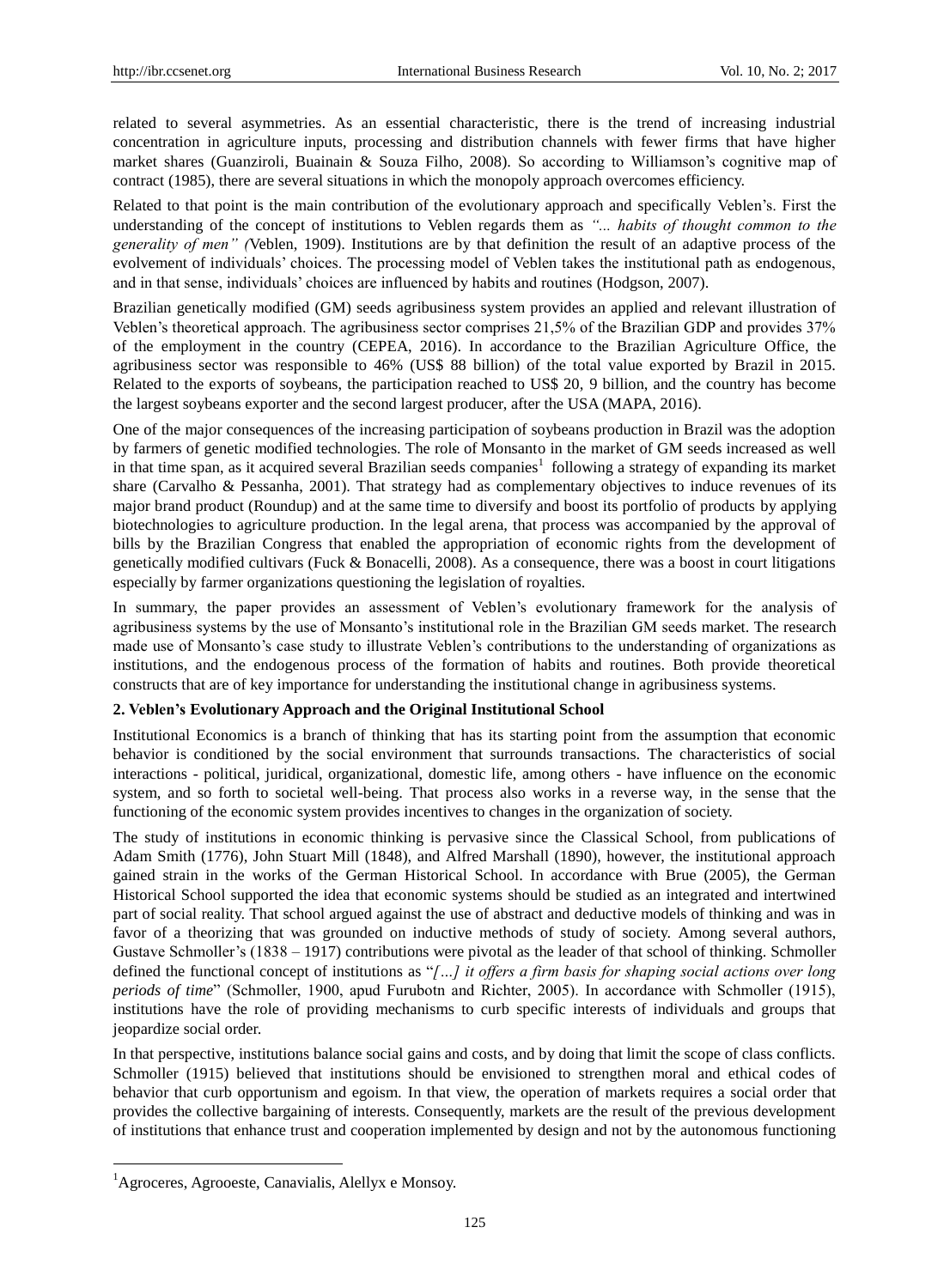of the capitalist economy (Peukert, 2001).

John R. Commons (1931) has pointed out that conflicts of interest among agents make it necessary for the society to work out social arrangements – the institutions – that guarantee a framework of rules to govern interactions. These rules are emanated from the legal regime and from informal practices that induce trust and cooperation among individuals. Therefore, nstitutions are what Commons called "collective action" that are envisioned to guarantee the functioning of society in general and the effectiveness of the economic system in special. In that approach, institutions have an important role to economic performance by reducing costs related to the enforcement of transactions. That costs are related to bounded rationality and opportunism that are pervasive among economic interactions (Furubotn & Richter, 2005)

According to the Original Institutional School (OIS), human intelligence is linked to the social environment that surrounds it. By this standpoint, cognitive capacity is a social by-product developed from the exercise of natural propensities in social interactions, and the characteristics of it depend upon the society in which individuals are born. Wesley Mitchell (1916) in his analysis of the role of money in society provided a clear exposition of that view that "*intelligence is a social product*". One of the basic assumptions of institutional thinkers is that human behavior is learned and depends upon acculturation of beliefs that are the result of social exposition to other human beings. In accordance to Clarence E. Aires (1921), human "nature" and social institutions are interconnected with each other, hence behaviors are consequence of beliefs *"…worked into the whole cultural-emotional life of a people by the practice of generations*" (Aires, 1921).

In that regard, the remarkable evolutionary approach from Thorstein Veblen was developed based on the generalized principles of Charles Darwin writings. Veblen"s contributions covered a vast array of original propositions that aimed to establish in Economics a theoretical framework in accordance with evolutionary principles and pragmatist psychology related to habits evolvement among individuals and society (Hogdson, 2007). The innovative perspective of Veblen (1898) starts with a concept of institution that is related to the structuring of social interaction based on prevalent social rules. In accordance with the author, the language, the currency, the legal system, the weight and measures system, the good manners etiquette, the firms, among several others, are instances of institutions. In regard to that definition of institution, it is highlighted in Veblen"s theorizing that organizations are also institutions, because they enforce rules and norms that govern individuals" interactions internally to the firm and their engagement with external players (Hodgson, 2006).

Hence, in accordance to Hodgson (2007), institutions' main purpose is to provide order over individuals' expectations about possible behaviors and to increase predictability in human activities. Institutions at the same time that restrain individuals enable behaviors by providing coordination to social interaction. In that sense, the role of institutions is to enforce possible options of behavior and magnify the scope of sociability. Also it is stated in Veblen"s (1898) framework that evolutionary premises are not based on unidirectional causal relationships. The basis of his analysis is the perception that the rationale of individuals is embedded in mental habits that are formed by the trajectory of social organization. In that view, the working out of the economic system is the result of mental habits that are propensities to behave in particular ways when facing particular situations (Hodgson, 1998). For Veblen (1909), the human nature does not resemble the utilitarian perspective, but it is a complex mix of factors related to genetically inherited traces and experience gained from the social interaction. In that sense, human behavior is the result of habitual practices and proclivities that are continuously assessed by their fitness to the social environment. Hence, individuals" decisions influence and mold society, but also inversely the social environment induces individuals" choices and behaviors in a recursive way. The holistic understanding is stressed out in Veblen"s approach by the endogenous character of the causal relationship between individuals and institutions, called by Hodgson (2007) as "*reconstitutive downward causation*".

Veblen supports the view that the variable that links institutions to individuals" choices is the functioning of habits that are forged by behavior patterns. The mechanism is not unidirectional and also provides the causal connection exercised by individuals" choices over institutions, position in line with NIE point of view. The evolutionary dynamics of Veblen"s approach is based on the notion that individuals" choices determine institutional evolvement and induce the emergence of habits that are reinforced or not by their effectiveness. The process of change is procedural and endogenous and provides important implications to institutional path-dependence and has no maximizing assumptions.

By that theoretical standpoint, institutions are recurrent ways of thinking that are embedded in the habits molded by society in general and by organizations in particular. Therefore, the institutional analysis of Veblen does not regard organizations only as governance structures that minimize transaction and production costs. Organizations have the role of institutions because they induce patterns of behavior that rule over collective interactions. In that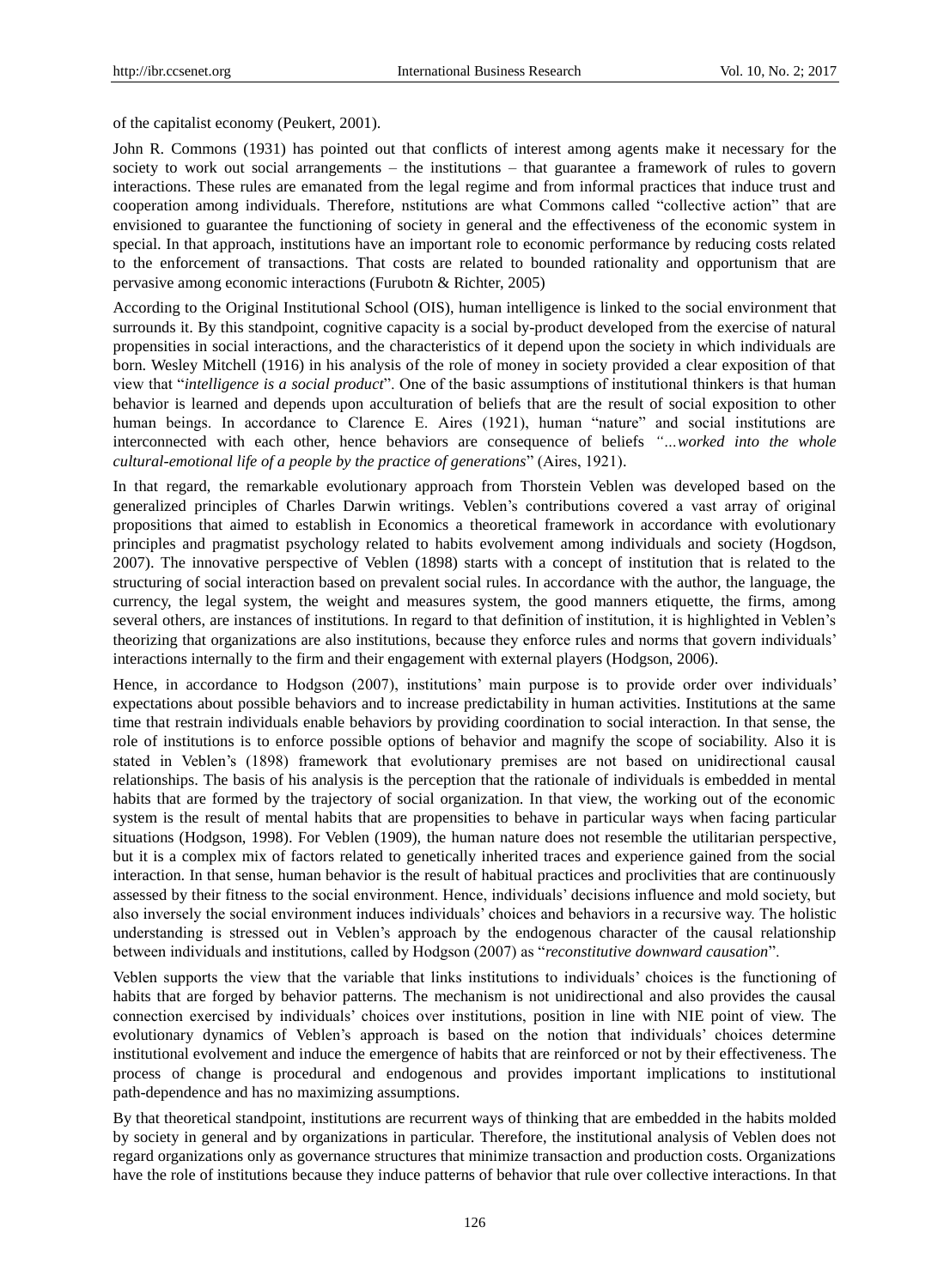sense, habits can be enforced by the organizational culture and spread to the social structure through organizations" external relationships (Hodgson, 2007).

In a micro-institutional perspective, firms are institutions because they enforce rules and norms in relations performed under the *fiat* of the hierarchy. The development of governance rules and norms under the organizational domain of the firm is based on tacit knowledge and has idiosyncratic character. Learning and acculturation have important roles to strengthen rules and norms that increase the homogeneity of behaviors in accordance with organizational cultures.

It is important to make clear that the understanding of the institutional role of the firm is not objected by the NIE perspective. In the Douglass North macro-institutional framework firms are envisioned as organizations and not institutions, because in it they have the role of actors in the greater societal arena. That is consequential of his analytical emphasis on a macro-institutional perspective, and it is not an all-encompassing assertion that firms have not micro-institutional role (Hodgson, 2006). In accordance to Lopes (2013), the distinction between Veblen and North approaches is related to the emphasis and direction of causality. In Douglass North framework, institutions have the role of restricting behaviors (rules and norms), while in the Veblen"s approach institutions are the result of individuals" habits of thought.

Veblen"s contributions to economics have a broad spectrum of applications to the analysis of agribusiness systems. The understanding of organizations as institutions that induce habits of thought sheds light on the ability of leading firms to enforce practices that become behavior patterns in agribusiness systems. Therefore, those strategies require the imposition of rules and norms to most of agribusiness stakeholders. Collective action is molded by the intentionality of leading firms that induce convergent or divergent behaviors by other players (Pereira, Dathein & Conceicao, 2014).

In agribusiness systems, collective action is strongly influenced by the organizational strategies originated from the roles of input, processing, and trading firms. Farmers" response to those strategies strengthens or weakens collective action depending upon the distribution of economic incentives along the supply chain. In that sense, there is a dual relationship between organizations and institutional change in agribusiness systems. Operational practices based on rules and norms are implemented by business strategies that induce convergent or divergent responses by farmers and suppliers and influence supply chain coordination. The dynamics of that process resembles Veblen"s evolutionary framework based on bottom-up and top-down recursive relationships, described by Hodgson (2007), against NIE methodological individualism.

In the next section, it will be assessed the corporate trajectory of Monsanto in the market of GM seeds. The perspective followed in that section is to discuss the role of that company in accordance with Veblen"s standpoint and use it as an illustration of the compliance of the theory to the analysis of agribusiness systems.

## **3. Veblen's Evolutionary Framework and the Institutional Development of the Brazilian Market of Genetically Modified Seeds**

#### *3.1 Description of the Role of Monsanto in the Brazilian GM Seed Market*

Monsanto started its operation in Brazil in 1951 by the acquisition of firms that had participation in the market of inputs to agriculture. In 1970, it synthesized glyphosate in the country, the active principle of Roundup herbicide. Roundup is the most sold chemical product in the world, and it is registered to use in more than 120 countries (Monsanto, 2015). In 1984 Roundup started to be produced in the country after the investment by Monsanto of its first factory in Brazil to the production of the line Roundup Original, Roundup WG, and Roundup Transorb (Moura & Marin, 2013). The year 2000 was a turning point to Monsanto, then a large chemicals conglomerate with a small agriculture division, when it was bought by Pharmacia & Upjohn, and afterwards it was focused totally to the agriculture markets (Hindo, 2007). Since 1981, Monsanto began to invest in biotechnology, but the choice to turn that the central focus of the company happened in the 1990 decade. In Brazil in the years following 1995, it was initiated a strategyto buy-out several leading Brazilian seeds companies (Pelaez & Schimidt, 2000).

In 1997, Monsanto reached the leading position in the seeds market in Brazil, when it acquired the soybeans genetic improvement program of FT seeds, a firm that had a strategic position in the development of cultivars to tropical agriculture. The merger of Monsanto seeds operations with FT had the result of the formation of a new division called Monsoy (Santini & Paulillo, 2003).

Monsanto obtained by that gradual strategy of expansion a hegemonic market share in soybeans and corn seeds and agri-chemicals in Brazil. In accordance to the diverse Brazilian soil and weather conditions, those investments had to be accompanied by the increase of its germplasm bank of cultivars. That trend was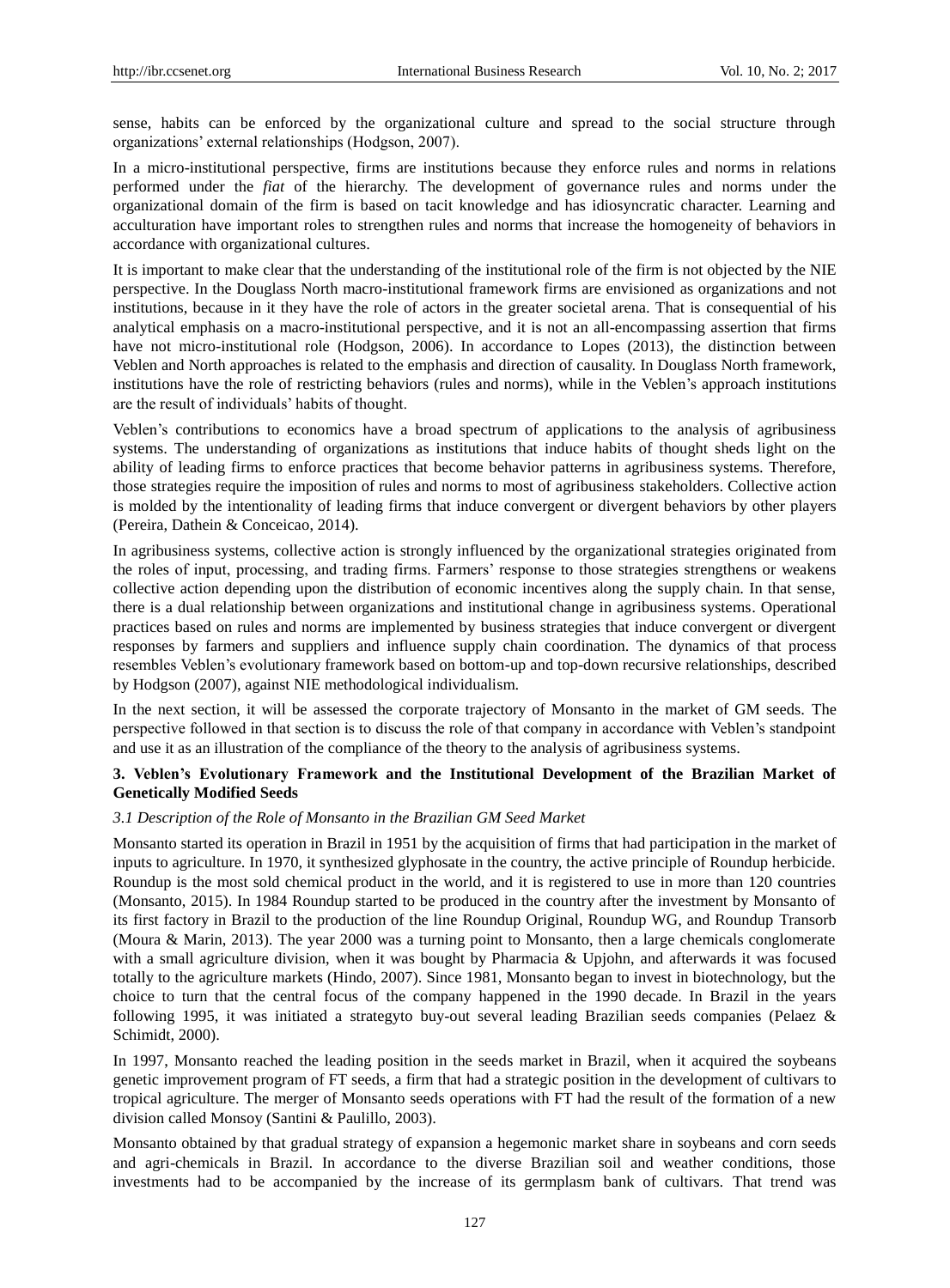worldwide, for instance in 2007, more than half the crops grown in the U.S., including nearly all the soybeans and 70% of the corn, were genetically modified cultivars. Also, 90% of the genetically modified seeds in the world were sold either by Monsanto or by competitors that licensed Monsanto genes in their seeds (Hindo, 2007).

At that time, Monsanto still did not have enough background in the seeds market and did not have developed technologies fitted to Brazilian conditions of tropical agriculture. That was the main reason for the strategy to acquiring firms that already had developed previously germplasm banks and cultivars adapted to Brazilian environments (Moura & Marin, 2013).

In accordance to Palaez and Schmidt (2000), the public debate about the diffusion of transgenic soybeans was a difficult endeavor for Monsanto during its trajectory of expansion in Brazil. In 1998 Monsanto submitted to CTNbio, the Brazilian agency responsible for approving the commercialization of genetic modified products, a technical assessment of the Roundup Ready soybean cultivar. Environmental activists based on NGO"s and IDC – Defense Consumer Institute had success in obtaining a temporary court decision that prohibited CTNbio from approving Roundup Ready soybeans cultivar.

At the same time, the debate in the Federal Congress, more precisely in the Environment Committee, to the discussion on the commercialization of transgenic cultivars had the leading participation of Monsanto"s technicians and researchers. The technical support team of the company, as well as its connections with worldwide research centers, universities, and regulation agencies, favored the legislation to be approved by the Legislative House (Pelaez & Schimidt, 2000).

However, for legal reasons, Monsanto was not able to start to marketing Round Ready, because the firm was not able to cancel the petition deferred by the Court of Law that prohibited the soybeans cultivar to be commercialized without previous environmental impact studies. Nevertheless, GM soybeans cropping was not halted in Brazil, especially in the South region of the country, by the smuggling of seeds from Argentina. Widespread cropping was performed by farmers with the use of seeds that crossed borders illegally. At the same time MAPA, the Brazilian Agriculture Office maintained its support to Monsanto and approved the patent registry of five cultivar varieties of GM soybeans developed by the Monsoy division (Monteiro & Zylbersztajn, 2013).

In the institutional arena, the CPL – Cultivars Protection Law was a landmark to the trend of adapting the regulatory framework of the country to the international property rights standard. In accordance with Pessanha & Wilkinson (2005), the USA and European countries were the first ones to passed bills that guaranteed property rights to the development of cultivars. In the USA in the 1930 decade, the "Plant Protection Act" (PPA) was enforced to ascertain property rights on plants that have asexual reproduction. In the 1970 decade, the "Plant Variety Protection Act" (PVPA) extended the rights to all sexual reproduced plant varieties. In Europe the most important system to register cultivars was the Community Plant Variety Rights (CPVR) system created by EU Regulation that was implemented on the 1991 Act of the UPOV Convention, and it provided protection to plant varieties throughout the EU (Moura & Marin, 2013). In accordance with Wilkinson and Castelli (2000), that trend was the result of the GMO companies" pressure on governments to pass legislations that guaranteed property rights with worldwide enforcement. That goal was first accomplished in the USA, later it was followed by the OECD countries, and afterwards by the developing countries.

Following Moura and Marin (2013), it was drafted by the World Intellectual Property Organization (WIPO), an agency of United Nations Organizations, a report directed to the protection of technological innovations and intellectual property rights in agriculture biotechnology. The authors, however, stressed out that the debate in the draft was captured by regulating agencies and biotechnology companies. That report induced countries to implement legislations that enforced property rights in accordance to TRIPS – Trade Related-Aspects of Intellectual Property Rights, one of the three pillars of the WTO – World Trade Organization. That agreement included enforcement procedures that allowed retaliation amendments across agreements under the resolution of disputes by WTO (Maredia, 2001). The Brazilian government was induced to comply with the WTO Agreement and to pass the legal framework in accordance to TRIPS regulation (Buanain & Carvalho, 2000).

Pelaez and Schmidt (2000) pointed out that at the time of the discussion of the legislation in Brazil there was a fierce enrollment of the USA government in support to American international companies. The direction of the enforcement was to guarantee institutional reforms worldwide that were in favor of property rights to biotechnology development related to chemicals, food and pharmaceutical products. The debate was incorporated into the liberalization discussions by WTO and GATT, and was a necessary step for further expansion of the multilateral discussions on trade.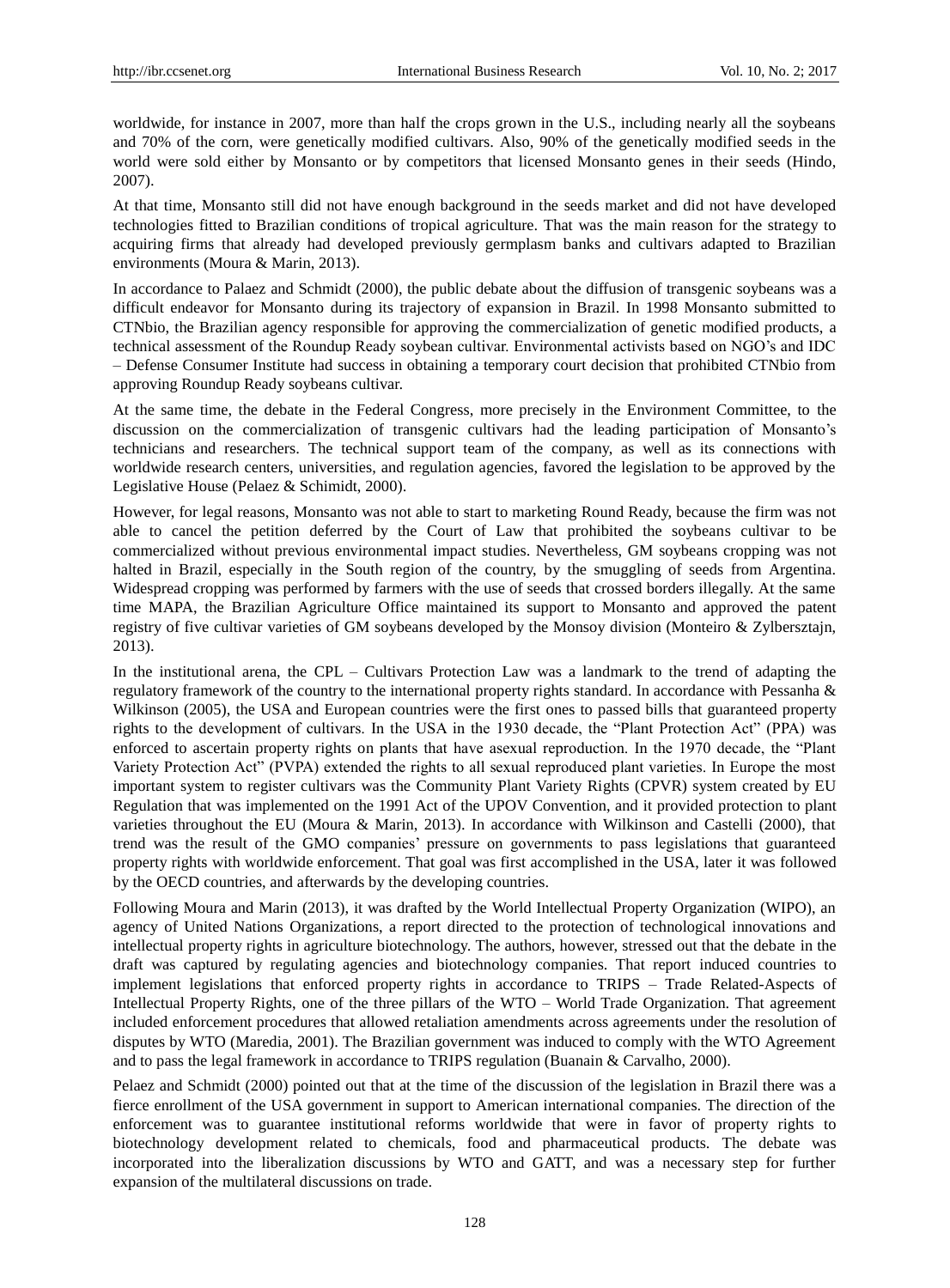l

In result of the influence of the international legal framework and in order to enforce intellectual property rights it was promulgated the Industrial Property Law (Law nº 9.279, 05/14/1996) (Brasil, 1996) and the Cultivars Protection Law (Law n°9.456, 04/25/1997) (Brazil, 1997). Afterwards, it was enacted in 2005 the law n°11.105 "Biosecurity Law" which established control and monitoring mechanisms regarding genetically modified organisms (GMO). In accordance with the Agriculture Department (MAPA) all activities related to GMO have been regulated by the law nº 11.105/2005 (Brazil, 2005), , in the legislation it was enacted the CNBS – National Council of Biosecurity, and the CTNBio – National Technical Commission for Biosecurity. The CNBS by the 8th article of the Law n<sup>o</sup> 11.105/2005 is an agency for superior advising of the Presidency with the objective to formulating and implementing the National Biosecurity Policy (NPB).

Regarding the political discussions about the regulation of GMO organisms, Pessanha (2002) has stated the leading role of interest lobbies on members of the Federal Congress and the public opinion. In the same direction, Araujo (2001) described in detail the political connections of economic interests groups that worked in favor of GMO corporations" points of view. Moura and Marin (2013) also pointed out that in consequence of the great investments and risks related to the technological development of GMO organisms it was of key strategic importance for corporations the result of the deliberations of Congress.

It is important to stress that up to 1995 there was no property rights protection to biotechnological innovations in Brazil. Bruch et al. (2005) supported the need for institutional guarantees to those activities. However, the design of the incentives supported by the legislation should have balanced the interests of the diverse members of the society with the ones of the biotech companies. In regard to the Cultivars Protection Law (1997) property rights were enacted to protect the development of new genetic uses of DNA sequences to applied ends like GMO seeds, and not to patent the final organism itself. The legislation aimed to incentive the development of new cultivars and to induce innovations developed by international corporations to be incorporated into Brazilian agriculture systems. The multiplication of cultivars by users was restrained by law, and it was enforced the right of charging royalty fees to the genetic component of innovations.

In support to that perspective, the referee of Alessandro Octaviani Luis, a member of  $\text{CADE}^2$  – Economic Defense Administrative Council, in the case of the process nº 08700.004957/2013-72, related to Bayer S.A against Monsanto Ltda (CADE, 2016), stated that the Cultivar Protection Law allowed farmers to save seeds for own use. In that legal viewpoint, farmers would acquire the GMO technology only once, paying afterwards royalties to the genetic developers, in accordance with Industrial Property Law.

However, the lack of control over the origin of GMO seeds induced Monsanto to develop a scheme to collect royalty fees indirectly. In that scheme payment slips are delivered to farmers at the moment of them acquiring seeds from dealers. When farmers sell their production to trading companies, it is performed a field test to detect GMO traits in grain production. If the amount of royalty credits generated from payment slips is smaller than the amount of grain delivered by famers, Monsanto charges a default rate in the value of 2% of the production that exceeds the farmers' credits (Monteiro & Zylbersztajn, 2015). Therefore. the incentives for Monsanto to develop a royalty collection scheme in Brazil are related to the difficulties of enforcing property rights:

The property rights protection strategy used by Monsanto was based on unbundling the attribute "tolerance to glyphosate" from the seed, which introduced a particular way to negotiate about the attribute regardless of the way the seed was purchased or acquired …. This strategy is relevant because the collection of royalties is based on seeds purchased in the black market and on saved seeds. The case contrasts with the U.S. case, in which Monsanto's protection effort focuses exclusively on combating seed saving (Monteiro & Zylbersztajn, 2015).

The dominant position of Monsanto in the GMO seeds market enabled it to enforce commercial practices related to three different mechanisms in Brazil. In accordance to Eduardo Pontual, another member of CADE, in his exposition related to a process of non-competitive acts in the licensing of soybeans seeds technology (CADE, 2016), Monsanto envisioned a complex framework to collect property rights fees. The company charges "seed royalties" that are fees paid at the moment of acquiring seeds, and "grain royalties", that are paid by farmers at the moment of delivering grain to trading companies, and also "multipliers royalties" that are paid by seeds multiplier companies to Monsanto.

In that regard, Araujo (2001) addressed that during the discussions about the Brazilian property rights legislation, the risks related to the oligopolistic market concentration have been previously envisioned. That view was related the ongoing trend of mergers and acquisitions in biotechnology and agrichemicals industries. In that

<sup>&</sup>lt;sup>2</sup>CADE is a federal agency that works in favour of free competition, it is responsible to investigate, litigate and decide over processes on concurrence litigations (CADE, 2016).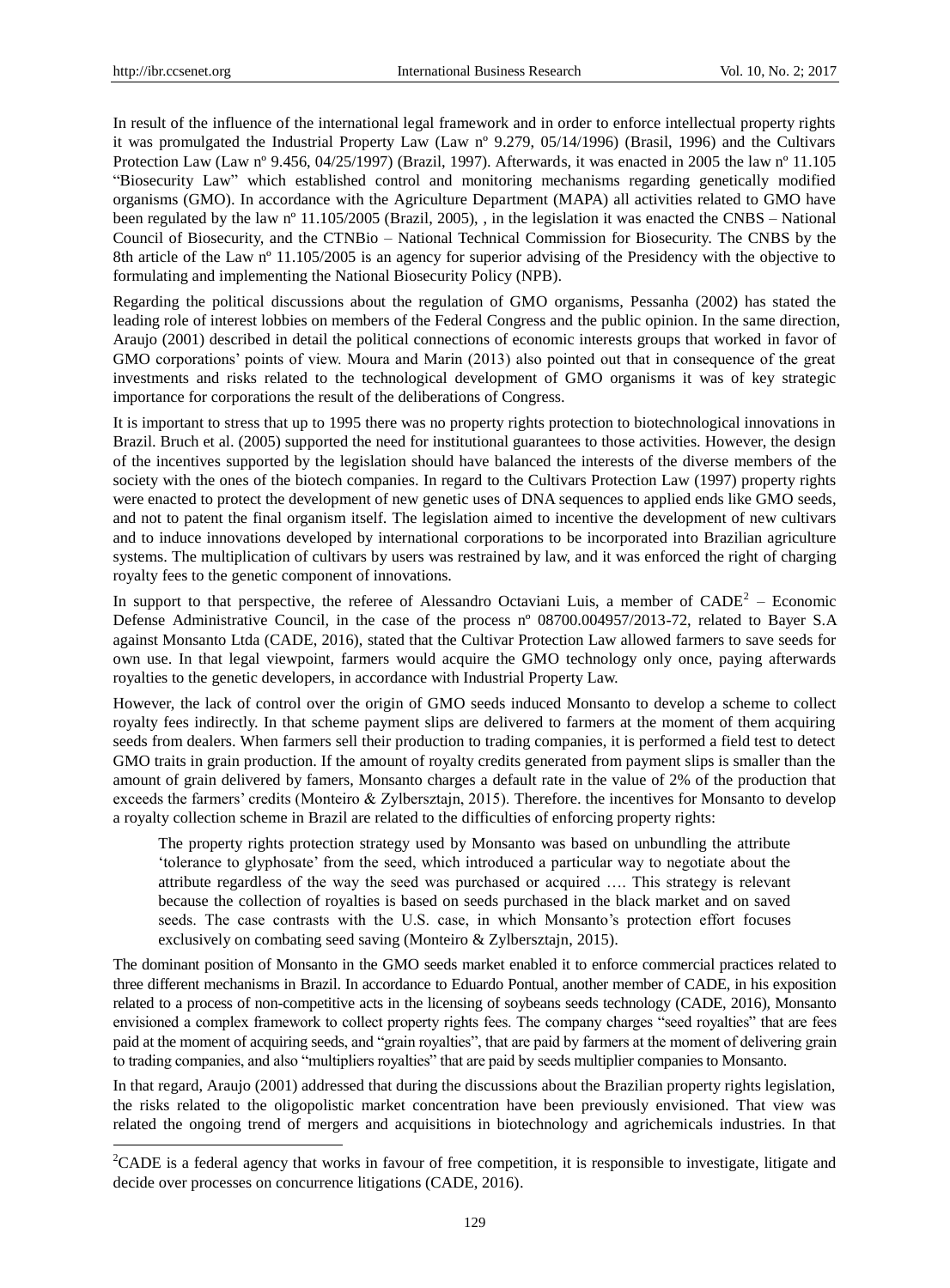sense, the Brazilian institutional environment built by the Industrial Property Law (Brazil, 1996), the Cultivars Protection Law (Brazil, 1997) and the Bio-security Law (Brazil, 2005) have been envisioned to deliver incentives to innovation and development in agriculture, but also provided tools for Monsanto to strengthen its market position.

## *3.2 Analytical Framework*

l

Institutional economics is centered on the importance of the institutional environment (institutional matrix) to economic performance. In accordance with his approach, institutions are the formal rules (laws) and informal rules (customs and traditions), and organizations are groups of individuals united by the same goals. To that extent, North (1994) highlights the difference between the roles of institutions, understood as the rules of the social game, against organizations, that are the social players forgedby groups of individuals acting in accordance with economic incentives. Institutions in accordance with North (1990) can restrain uncertainty in economic and social interactions, and hence are envisioned to reduce transaction costs. Organizations, on the other hand, may work in favor of the institutional change in consequence of opportunities of economic gains. On the North"s perspective (1994), the institutional matrix provides the economic opportunities that induce the engagement of organizations. North (1991) proposed that long-run economic growth requires institutions to change over time in face to new market environments, and to improve economic productivity and decrease transaction costs. Institutions in that regard shape the structure of incentives in society and can sign behaviors that induce economic gain. North (1994) also stressed out that path-dependence may curb societal capacity to transform its institutions, and hence halting society to benefit from new economic opportunities.

Institutional change is pivotal to North"s approach, and it is the result of the interaction between organizations and the institutional matrix. Exogenous changes in the business environment are captured by the cognitive capacity of individuals in a continuous learning process that alter their mental models (North, 2005). The endogenous and interactive process of transformation of individuals" mental models is channeled by organizations to the transformation of the institutional matrix, and hence to the transformation of the formal and informal rules that govern the economic system. That process does not follow maximizing principals of rationality and it is consequentialof collective learning that may result in stable beliefs that are self-enforced (North, 2005)<sup>3</sup>.

Hodgson (2006) highlighted that the theoretical approach of NIE is grounded on the methodological individualism that provides an unidirectional causality relationship from individuals to institutions. That understanding relies on the assumption that individuals" mental models are not endogenously influenced by institutions. Market economies provide strong incentives to changing the institutional matrix in accordance to economic incentives. Organizations have the role of grouping together individuals" efforts to changing the institutional matrix, and so forth, organizations are related to the process of institutional change. The causal relationship has the initiative of individuals to organizations and institutions.

In a micro-institutional perspective, firms are institutions because they enforce rules and norms in relations performed under the *fiat* of the hierarchy. The evolvement of governance rules and norms under the organizational domain of the firm is based on tacit knowledge and has idiosyncratic character. Learning and acculturation have important roles to strengthen rules and norms that increase the homogeneity of behaviors in accordance with organizational cultures.

Veblen"s contributions to economic science have a broad spectrum of applications to the analysis of agribusiness systems. The understanding of organizations as institutions that induce habits of thought sheds light on the capacityof leading firms to enforce practices that become behavior patterns in agribusiness systems. Therefore, those busness strategies require the imposition of rules and norms to most of agribusiness stakeholders. Collective action therefore is molded by the intentionality of leading firms that induce convergent or divergent behaviors by other players (Pereira, Dathein & Conceicao, 2014).

In agribusiness systems, collective action is strongly influenced by organizational strategies planned by input, processing, and trading firms. Farmers" response to those strategies strengthens or weakens collective action depending upon of the distribution of economic incentives along the supply chain. In that sense, there is a dual relationship between organizations and institutional change in agribusiness systems. Operational practices based on rules and norms are implemented by leading firms" strategies that induce convergent or divergent responses

 $3$ Institutional literature tends to differentiate the concept of rules from norms, rules are the result of the fiat power of authority control that establishes sanctions to deviated behaviours, norms are, on the other hand, the consequence of collective perceptions about desired behaviours. Hence norms have the enforcement provided by the possibility of loss of reputation, and not by the enforcement of a hierarchical authority (Hodgson, 2006).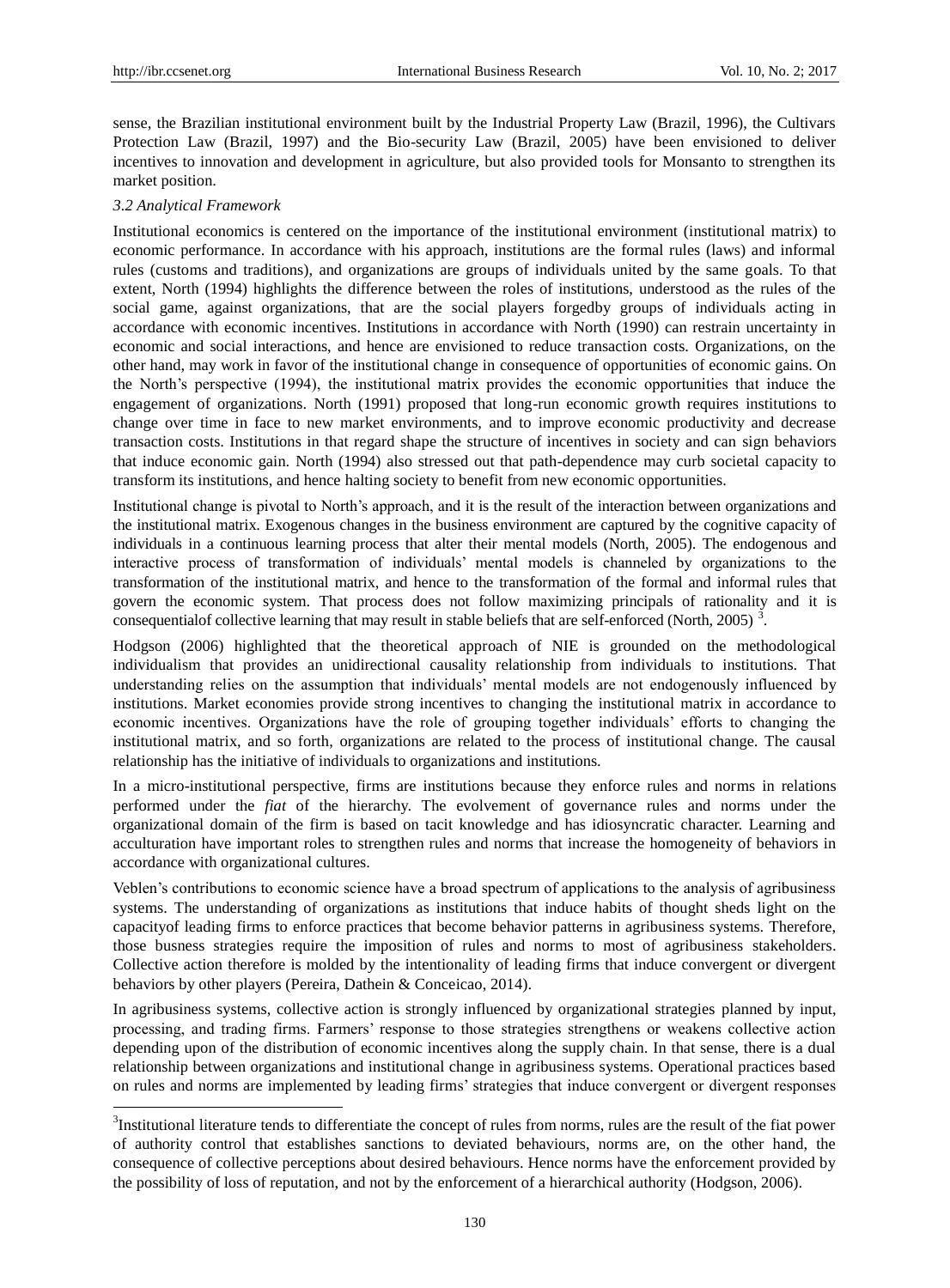by farmers and suppliers that influence supply chain coordination. The dymanics of this process resembles Veblen"s evolutionary framework based on bottom-up and top-down recursive causal relationships, described by Hodgson (2007), against NIE methodological individualism.

Following this framework, the vision that underlay the institutional matrix that was implemented in the GMO seeds market aimed to diminish uncertainty and opportunism among market players. However, real world institutions are not always the result of efficient outcomes, because interest groups can dominate the institutional debate. In that regard, the legal framework enacted in Brazil in support to property rights enforcement was a by-product of an international agenda that aimed to strengthen international property right regimes (IPR). That point of view regarded institutional reform as conditional to developing countries to moderniz their agriculture systems and to become more integrated into the world trade.

*Agricultural development in developing countries has, in the past, benefited from the wide availability of plant and animal genetic resources, freedom to operate with the most modern scientific methods, and technology spillovers. However, the already expanded IPR regimes in the industrialized world and the IPR changes required by the TRIPS agreement in the developing world is expected to have profound implications on the way scientists exchange materials and ideas, and especially the way agricultural research is organized (Maredia, 2001)*

Nonetheless the intentions that grounded the framework that enforced property rights in Brazil, the applied result was to enable Monsanto to carry out its strategic plan to conquer a prevalent role in GMO seeds market. In accordance with Veblen"s approach (1909; 1898) and Hodgson (2006; 2007), it is possible to realize the institutional character of Monsanto, in the sense of its capacity to enforce habits that are followed by farmers, trading companies, and seed multipliers. That is attested by Monsanto"s paramount role during the enactment of the institutional matrix that was in favor of its corporative interests, and also by the enforcement of the scheme to collect royalty fees that embraced all players of the agribusiness system. On the other hand, the legal disputes about royalties collection from GMO seeds indicate the endogenous and recursive relationship between institutions and actors in line to Hodgson"s (2006; 2007) concept of "*reconstitutive downward causation*". Monsanto enforcement of practices induced players of the GM seed agribusiness system, especially farmers, and multiplier seeds companies to act to alter the institutional matrix. That resulted in court disputes that provided new legal interpretations of the application of the property right laws.

Figure 1 provides a visual assessment of Veblen"s framework applied to the analysis of the institutional relationships in the Brazilian seeds agribusiness system. In accordance to that approach market players have mental models that lead to habits of thought that are embedded in the institutional matrix. However, in accordance to the "reconstitutive downward causation" institutions also have a recursive influence on the evolvement of habits of thought. In Veblen"s theoretical model institutions are not envisioned to deal with transaction costs, but to restrain and enable behaviors that induce habits of thought. In the framework of the Figure 1, Monsanto, CTNbio, CADE and MAPA are all institutions that act over habits, plus the legal system. Institutions and market players have roles over habits of thought that induce the choice for governance arrangements (e.g. contracts, relational, hierarchy) and the resulting coordination in agribusiness.



Figure 1. Brazilian GM seed institutional framework based on Veblen"s approach

Source: Elaborated by the author

The approach outlined in Figure 1, hence, stands out in a distinctive position from North's institutional perspective in which firms are only governance structures that aim to minimize transaction costs. In that sense, Veblen"s diverse concept of institution provides a theoretical tool for understanding the endogenous character of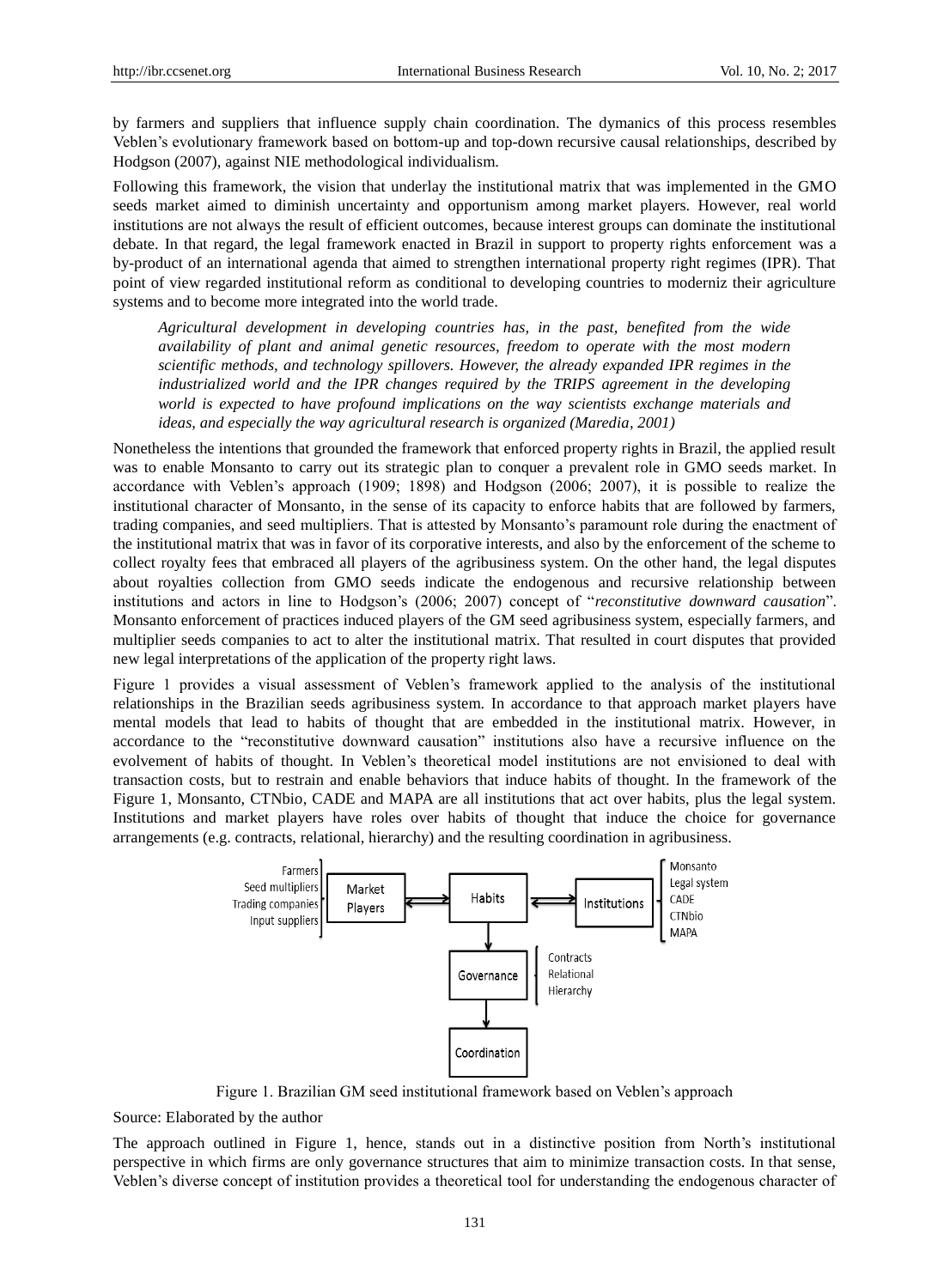institutional change in agribusiness. Also, it enables to outline models in which firms have institutional roles that go beyond transaction costs minimization. The Monsanto"s case study makes clear that leading organizations in agribusiness are able to enforce routines and habits of behavior on market players and strengthen coordination in agribusiness supply chains.

## **4. Conclusions**

In line with Veblen (1900; 1898) and Hodgson (2006; 2007) theoretical frameworks, Monsanto is able to coordinate GMO seeds market in accordance with its strategic objectives by enforcing routines and habits of behavior to other players in that agribusiness system. Consequently, Monsanto by the interaction with stakeholders in the GMO seeds agribusiness was able to enforce habits of behavior as a consequence of its leading position, and by extension to ensure systemic coordination in accordance to its interests. That enforcement was possible by the role Monsanto features in the GM seed agribusiness system over farmers, input firms, and seed multipliers firms to whom it maintains commercial interactions. The scheme to collect royalty fees from farmers is an instance of an operational rule that was implemented by Monsanto in consequence of its institutional role. In the same direction, Monsanto was able to influence the enactment of a legal regime that supported its economic interests in Brazil as well internationally.

In this sense, the Veblenian perspective is distinctive from NIE, because it does not follow the approach of methodological individualism in which institutions are the result of individual choices. Veblen"s theory argues that institutions are as much the result of individual choices as act over choices through the enforcement of mental habits. So there is a recursive relationship between individual and institutions. Veblen"s both stressed out contributions (i) a broad concept of institution, and (ii) institutional recursive relationships are of great value to the investigation of agribusiness systems.

Therefore, in accordance to Veblen"s approach, Monsanto is an institution because it is able to enforce and restrain behaviors in the GMO seeds agribusiness system. On the other hand, Monsanto has induced counteractions by farmers and seed multipliers that aimed to alter the institutional matrix established. Both instances are evidence of the endogenous character of the institutional change in agribusiness that resembles Veblen"s evolutionary approach.

## **References**

- Aires, C. E. (1921). Instinct and Capacity--I: The Instinct of Belief-in-Instincts. *The Journal of Philosophy, 18*(2), 561-565. https://doi.org/10.2307/2939519
- Araujo, J. C. (2001). The concentration of firms in agribusiness and the biotechnology . *Revista de Politica Agricola, 10*(2), 32-38.

http://www.agricultura.gov.br/arq\_editor/Revista%20de%20Politica%20Agricola%20-%20Ano%20X%20- %20NO%2002%20-%20Abr%20-%20Mai%20-%20Jun%20-%202001.pdf#page=34

- Brazil. (1996). Industrial Propriety Law (Law n°9.279/1996). http://www.planalto.gov.br/ccivil\_03/leis/L9279.htm
- Brazil. (1997). Cultivars Protection Law (Law n °9.456/1997). http://www.planalto.gov.br/ccivil\_03/Leis/L9456.htm
- Brazil. (2005). Law of Biosecurity ( Law nº 11.105/2005). http://www.planalto.gov.br/ccivil\_03/\_Ato2004-2006/2005/lei/L11105.htm
- Bruch, K. L., Rambo, A. G., Andrade, J. J., Martinelli, J. O., & Dewes, H. (2005). Barriers to entry in the Brazilian transgenic seeds market. Proceedings of the XLIII Congress of the SOBER – Brazilian Society for Rural Economics, Ribeirao Preto, SP: University of Sao Paulo. http://s3.amazonaws.com/academia.edu.documents/31403544/371.pdf?AWSAccessKeyId=AKIAJ56TQJR TWSMTNPEA&Expires=1483107686&Signature=iRzT6x3UqF2ntFo9h%2BixHdb5RNI%3D&response-c ontent-disposition=inline%3B%20filename%3DBarreiras\_a\_entrada\_no\_mercado\_brasileir.pdf
- Brue, S. L. (2005). The evolution of economic tought. Sao Paulo, SP: Pioneira Thomson Learning.
- Buainain, A., & Carvalho, S. M. P. (2000). Intelectual propriety in a globalized worldo. *Parcerias Estrategicas, 9,*  145-153. http://www.egov.ufsc.br/portal/sites/default/files/anexos/27618-27628-1-PB.pdf
- Carvalho, S. M. O., & Pessanha, L. D. R. (2001). Intelectual propriety, business estrategies, and economic appropiation mechanisms of the innovation efforts in the seeds market. *Revista de Economia Contemporanea, 3*(1), 151-182.

http://www.researchgate.net/profile/Sergio\_Paulino\_de\_Carvalho/publication/228890140\_Propriedade\_intel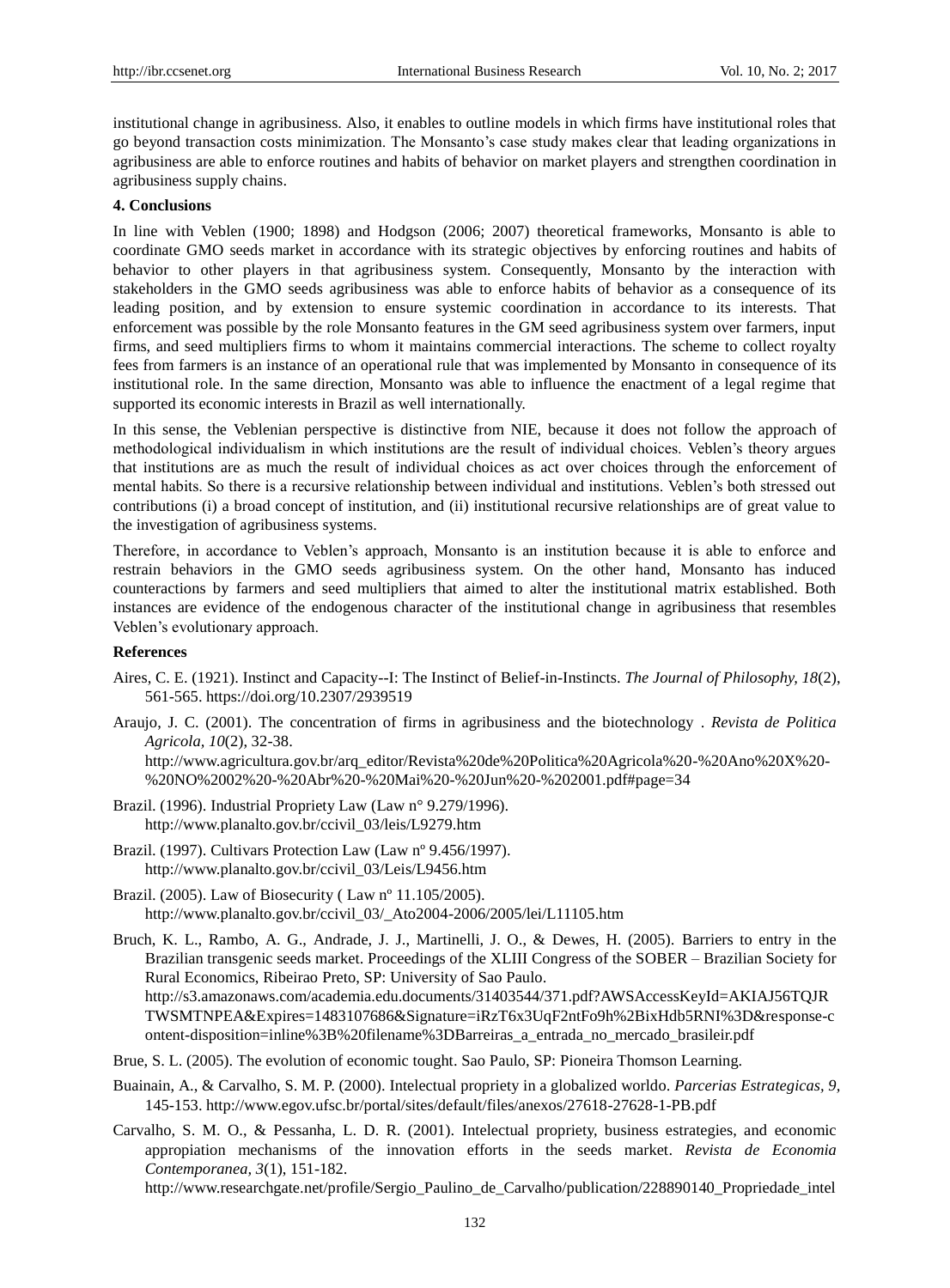ectual estrategias empresariais e mecanismos de apropriacao economica do esforco de inovacao no mercado\_brasileiro\_de\_sementes/links/5411c95b0cf2788c4b354b8c.pdf

- Centro de Estudos em Economia Aplicada (CEPEA). (2016). GNP-Agri *CEPEA-USP/CNA*. Piracipaba, SP: CEPEA. http://cepea.esalq.usp.br/pib/
- Commons, J. R. (1931). Institutional economics. *The American Economic Review, 21*(4), 648-657. http://www.cairn.info/revue-cahiers-d-economie-politique-2001-2-page-287.htm
- Conselho Administrativo de Defesa Economica (CADE). (2016). http://www.cade.gov.br.htm
- Fuck, M. P., & Bonacelli, M. B. (2008). The advancement in the use of genetic modified seeds in the world and its implications to agriculture research in Brazil. *Economia & Tecnologia, 12*(4), 83-94. https://doi.org/10.5380/ret.v4i1.27459
- Furubotn, E. G., & Richter, R. (2005). *Institutions and economic theory: the contribution of the new institutional economics.* Ann Arbor, MI: The University of Michigan Press. https://doi.org/10.3998/mpub.6715
- Guanziroli, C. E., Buainain, A. M., & Sousa Filho, H. M. (2008). Methodology to the study of the Market relations in agribusiness systems, Bras Iia, DF: IICA. http://www.dep.ufscar.br/docentes/hildo/Pol%EDticas%20Agr%EDcolas%20e%20Macroeconomia/Metodo logia\_Sistemas\_Agroindustriais.pdf
- Hindo, B. (2007). Monsanto: Winning the Ground War how the company turned the tide in the battle over genetically modified crops. *Business Week*. http://library.wur.nl/WebQuery/file/cogem/cogem\_t48f4a5b8\_001.pdf
- Hodgson, G. (1998). The approach of Institutional Economics. *Journal of Economic Literature, 36*(1), 66-192. http://www.jstor.org/stable/2564954?seq=1#page\_scan\_tab\_contents
- Hodgson, G. (2006). What are institutions? *Journal of Economic Issues, XL*(1), 1-26. https://doi.org/10.1080/00213624.2006.11506879
- Hodgson, G. (2007). The revival of Veblenian Institutional Economics. *Journal of Economic Issues, XLI*(2), 325-340. https://doi.org/10.1080/00213624.2007.11507019
- Lopes, H. C. (2013). Institutions and economic growth: the theoretical models of Thorstein Veblen and Douglass North . *Revista de Economia Política, 33*(4), 619-637. https://doi.org/10.1590/S0101-31572013000400004
- Maredia, M. K. (2001). *Application of Intellectual Property Rights in Developing Countries: Implications for Public Policy and Agricultural Research Institutes*, Washington, DC: World Intellectual Property Organization. http://www.wipo.int/export/sites/www/about-ip/en/studies/pdf/study\_k\_maredia.pdf
- Marshall, A. (1983). Principals of Economics*. The economists*: v1 e v2. São Paulo, SP: Abril Cultura.
- Mill, J. S. (1996). Principals of Political Economics*a, The economists*: v1 e v2. Sao Paulo, SP: Nova Cultural.
- Ministério da Agricultura, Pecuária e Abastecimento (MAPA). (2016). *Indicatorss*. Brasilia, DC: MAPA. http://www.agricultura.gov.br/internacional/indicadores-e-estatisticas/informes-de-produtos.
- Mitchell, C. W. (1916). The role of money in economic theory. *The American Economic Review, 6*(1), 140-161. http://www.jstor.org/stable/1803798
- Monsanto. (2015). *Company History*. http://www.monsanto.com/whoweare/pages/monsanto-history.aspx.
- Monteiro, G. A. F., & Zylbersztajn, D. (2013). Economic Governance of Property Rights: comparative analysis on the collection of royalties in genetically modified soybean seeds. *Revista de Economia e Sociologia Rural, 51*(1), 25-44. https://doi.org/10.1590/S0103-20032013000100002
- Monteiro, G. F. A., & Zylbersztain, D. (2015). Heterogeneity of property rights strategies in a global context: the case of genetically modified seeds. *Global Strategy Journal, 5,* 69-85. https://doi.org/10.1002/gsj.1091
- Moura, L. C. M., & Marin, J. B. (2013). Business network: the seeds production strategy of transgenic soybeans in the Goias State *Interaçoes, 4*(1), 21-36[. https://doi.org/10.1590/s1518-70122013000100003](https://doi.org/10.1590/s1518-70122013000100003)
- North, D. C. (1990). *Institutions, Institutional Change, and Economic Performancem,* Cambridge, UK: Cambridge University Press. https://doi.org/10.1017/CBO9780511808678
- North, D. C. (1991). Institutions. *Journal of Economic Perspectives, 5*(1), 97-112. https://doi.org/10.1257/jep.5.1.97